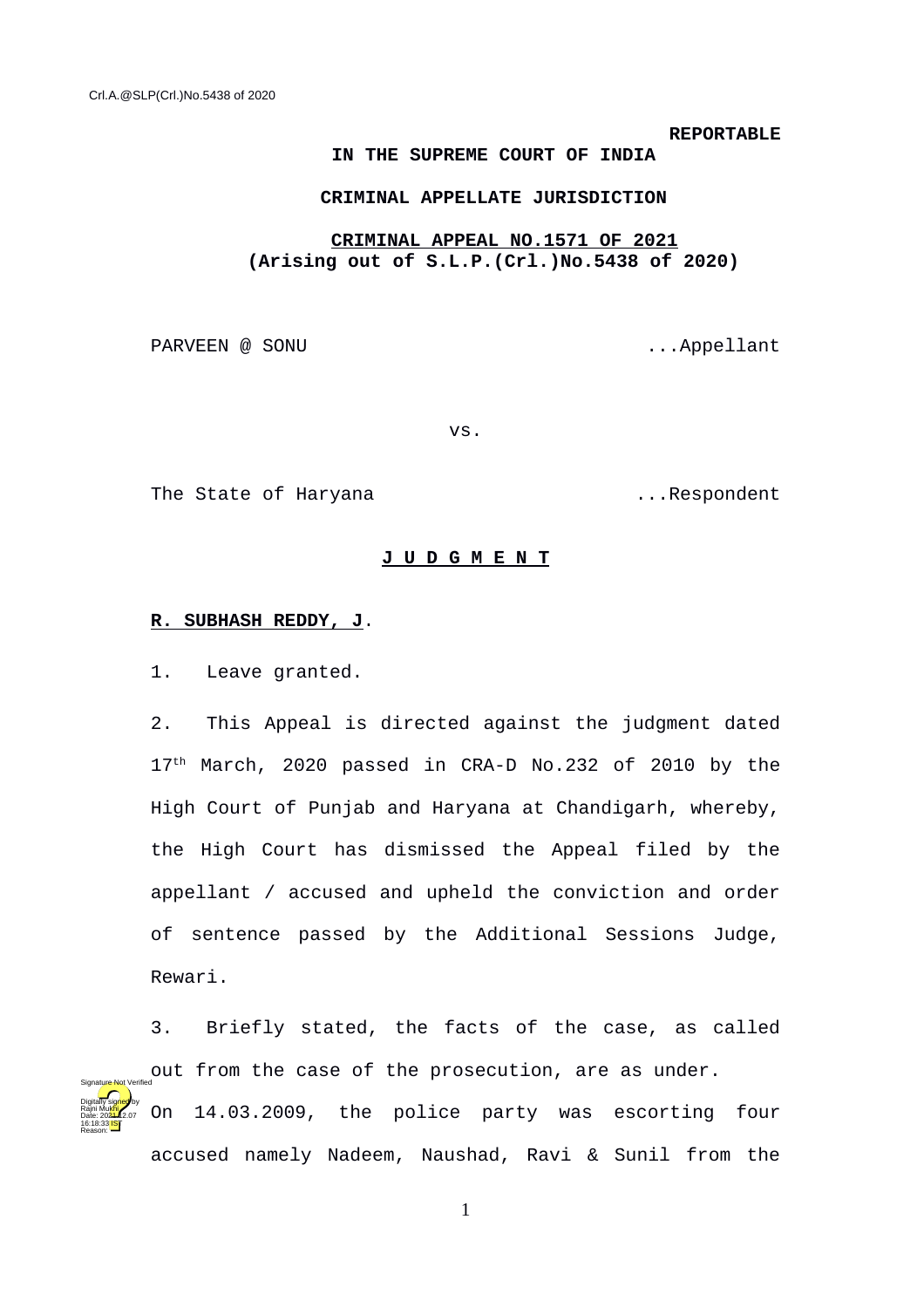Central Jail, Jaipur and they were to be produced in the Court of CJM, Bhiwani. They reached Railway Station Rewari, in the morning at 04:30 hrs. They then boarded the train for Bhiwani. When the train reached at Railway Station Nangal Pathani, four young boys entered their compartment and attacked the police party in order to rescue the accused, who were in police custody and were to be produced in the Court of CJM, Bhiwani. The accused, who were in custody, also tried to escape. They even tried to snatch the official carbine. It is alleged that one of the accused fired upon Head Constable Arjun Singh. In the complaint, it was stated that the police overpowered one person, who had thrown chilly powder in their eyes and the remaining three accused succeeded in fleeing. The apprehended accused disclosed his name and identity of other assailants. Injured Head Constable Arjun Singh was shifted to hospital, who succumbed to fire arm injuries subsequently. After completing investigation, all the accused were prosecuted for the offences punishable under Sections 224, 225, 332, 353, 392, 307, 302, 120-B of the IPC and Section 25/54/59 of the Arms Act.

4. To prove the guilt of the accused, prosecution examined as many as 23 witnesses in support of its case. The statements of the accused were also recorded under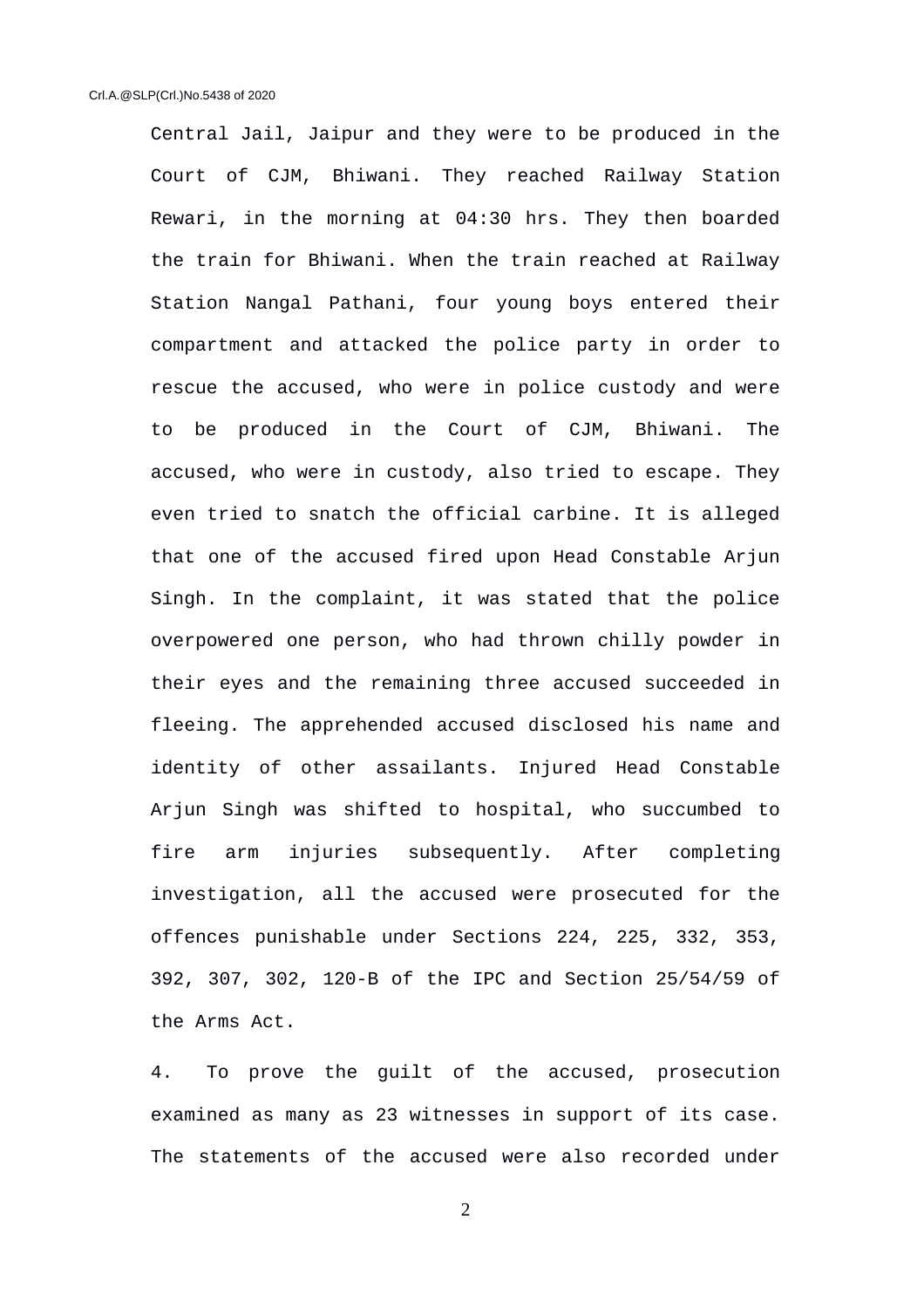Section 313 of the Cr.P.C. As they have pleaded that they were innocent and they have been falsely implicated, they were tried for the aforesaid offences in the Court of Additional Sessions Judge, Rewari, in Sessions Case No.32 of 2009. The learned Additional Sessions Judge by judgment dated 14.01.2010, held all the accused guilty for commission of offences punishable under Sections 224, 225, 332, 353, 302 r/w Section 120-B of the Indian Penal Code. The accused Amarjit Singh and Surender Singh @ Dhattu were further held guilty for commission of offence punishable under Section 25 of the Arms Act. By order dated 18.01.2010 on the quantum of sentence, they were sentenced to life imprisonment along with fine of Rs.5,000/- each for the offences under Section 302 r/w Section 120-B of the Indian Penal Code, apart from conviction for other offences, as referred above. The sentence for various offences was ordered to run concurrently.

5. Aggrieved by the judgment of conviction and sentence imposed by the Sessions Court, the appellant herein, and four other accused have preferred separate appeals before the High Court of Punjab and Haryana at Chandigarh. All the appeals were dismissed by common judgment dated 17.03.2020, confirming the conviction and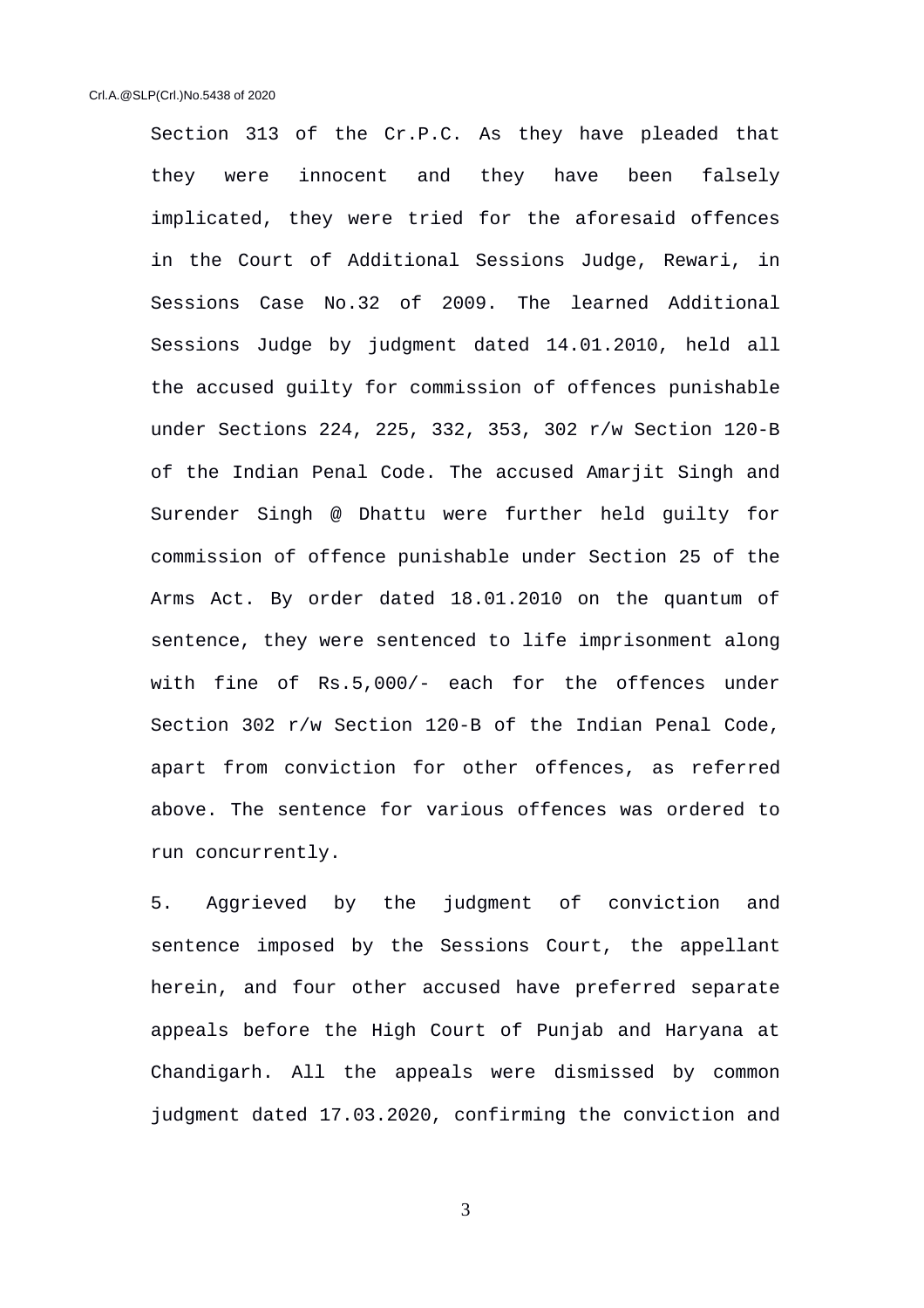sentence imposed by the Sessions Court. Hence this Appeal.

6. The 3rd Accused Parveen @ Sonu is appellant in the present Appeal. We were informed that no appeals were preferred by other accused in the common judgment of the High Court.

7. We have heard Mr. Rishi Malhotra, learned Counsel appearing for the Appellant and Ms. Bansuri Swaraj, learned Addl.AG appearing for the respondent – State of Haryana and carefully perused the material available on record.

8. In this Appeal, it is contended by learned Counsel for the appellant that though there was no concrete proof to establish the participation of the appellant in the alleged crime, the Trial Court as well as the High Court believed the prosecution story in absence of any supporting evidence and convicted him. It is submitted that except the alleged confessional statements of co– accused, there was no other acceptable evidence to connect the appellant herein to the crime. It is submitted that as per the case of prosecution, apart from the police party who were escorting accused in the train, there were about 50–60 passengers. No independent witness was examined. Out of the four young boys who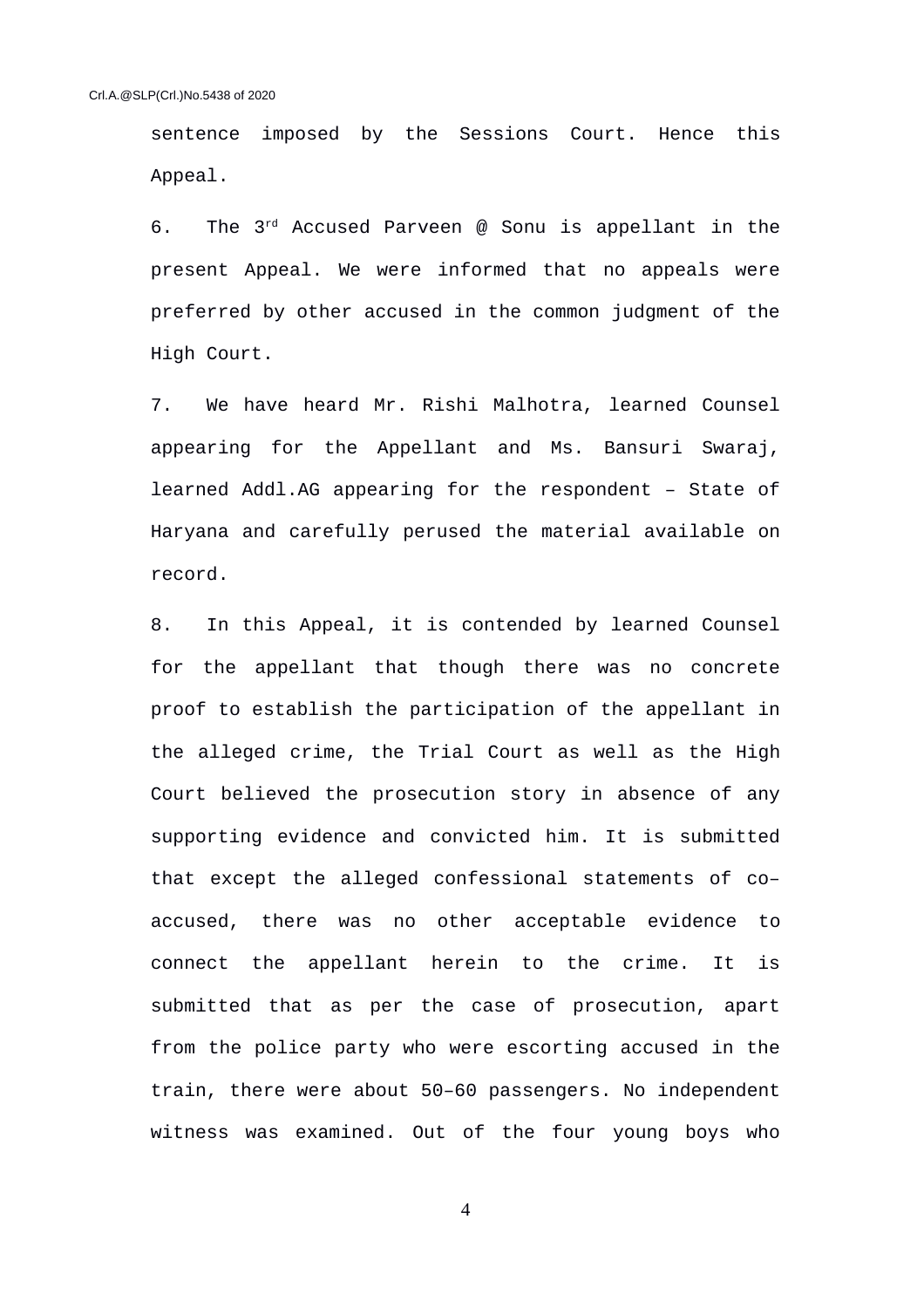boarded the train, only one was having a country made pistol and fired. There was no TIP (Test Identification Parade) conducted. The accused, who was apprehended as per the prosecution, was only Vinod and all the other three persons fled away. But the other person who is stated to be identified, was Amarjit who had fired a shot upon Arjun Singh, Head Constable. It is submitted that though there was absolutely no evidence to connect the appellant/accused, the Trial Court has convicted the appellant in absence of any acceptable evidence to prove the guilt of the appellant. It is submitted that even the High Court, except recording the depositions of all the witnesses, has not considered any of the grounds urged, and dismissed the Appeal. In support of the case of the appellant, learned Counsel has relied on the judgment of this Court in the case of *Indra Dalal v. State Of Haryana[1](#page-4-0)* and the judgment of this Court in the case of *Uppa alias Manjunatha v. State of Karnataka[2](#page-4-1).*

9. On the other hand, learned Addl.AG appearing for the respondent – State supported the view taken by the Courts below. She submitted that there was sufficient material and evidence on record which clearly establishes the guilt of the accused, beyond reasonable doubt. It is submitted that there was credible evidence

<span id="page-4-0"></span><sup>1</sup> (2015) 11 SCC 31

<span id="page-4-1"></span><sup>2</sup> (2013) 14 SCC 729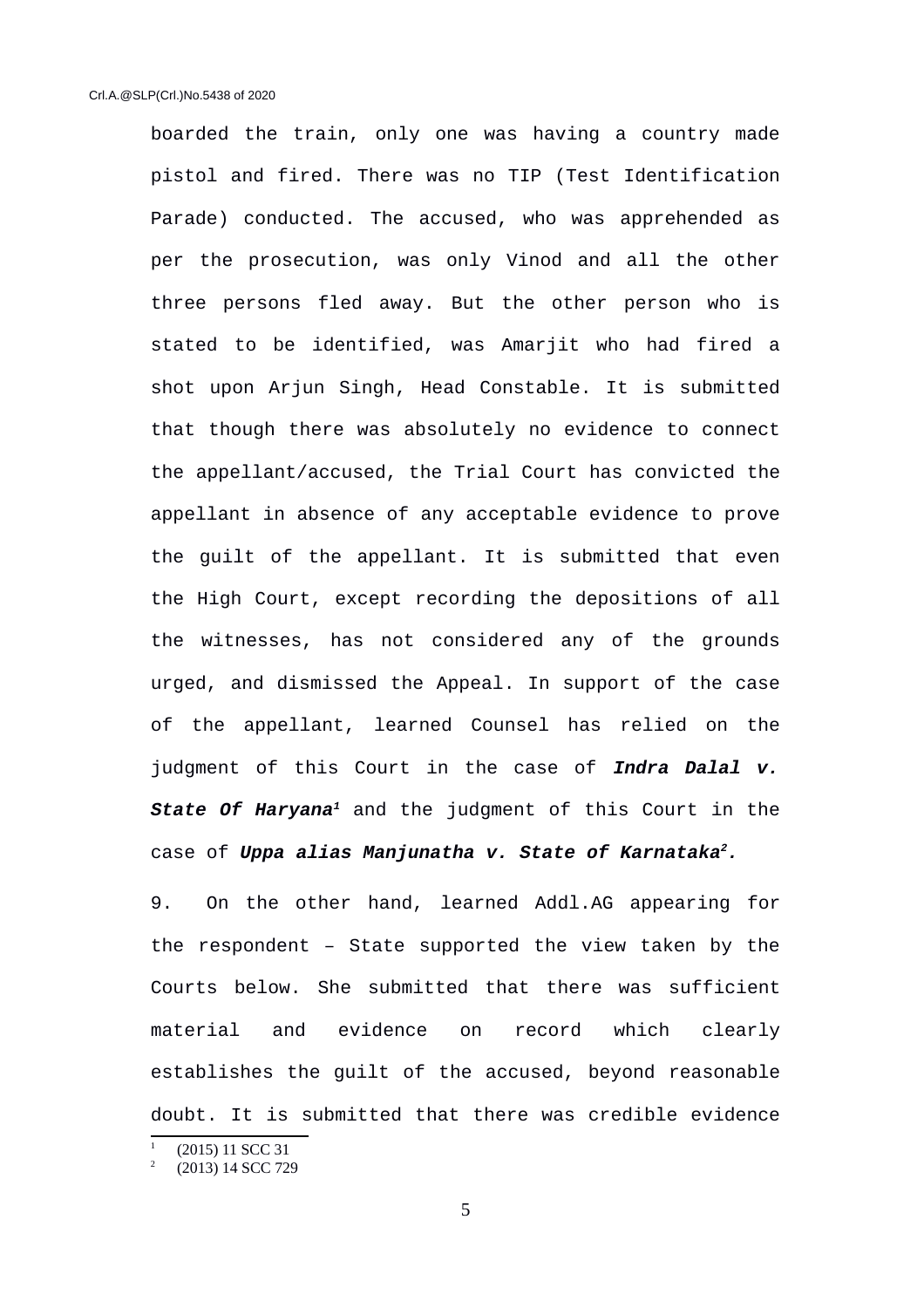available on record to believe that appellant was a party to the accused group, who conspired together to rescue the other four accused, who were being taken by the police party to produce before the Court. Learned Counsel in support of her argument to prove the case of the prosecution of criminal conspiracy, has relied on the judgment of this Court in the case of *Firozuddin Basheeruddin and Others v. State of Kerala[3](#page-5-0).* Further, on the aspect of confessional statements made by the co-accused, has relied on the judgment of this Court in the case of *Raju Manjhi v. State of Bihar[4](#page-5-1).*

10. Having heard the learned counsels on either side, We have given our thoughtful consideration to the facts and circumstances of the case and the material placed on record. We have also perused depositions of various witnesses which are placed on record. To prove the case, the prosecution has examined as many as 23 witnesses. PW-1, PW-3, PW-4, PW-7 and PW-21 are doctors. PW-6 is Sub-Inspector of Police and he was on duty on 14.03.2009 at Police Station GRP Rewari. In the statement, he has referred to the disclosure statement of the other accused by name Vinod, which was exhibitted as Ex.PS. In his cross-examination, he has deposed that several persons were assembled at the place of occurrence, but

<span id="page-5-0"></span><sup>3</sup> (2001) 7 SCC 596

<span id="page-5-1"></span><sup>4</sup> (2019) 12 SCC 784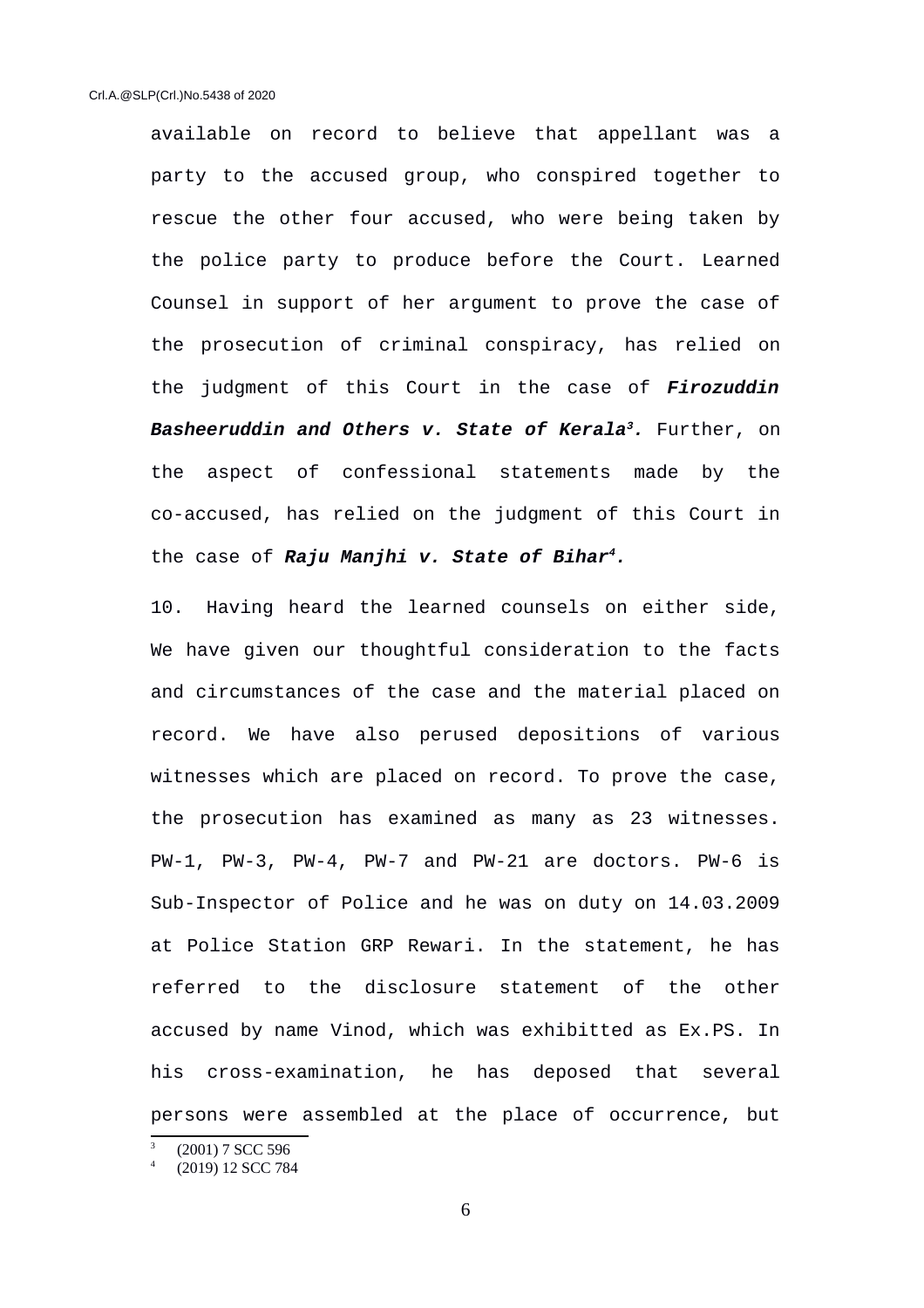none of them was ready to join or associate with investigation. PW-16 is ASI Ajit Singh, who has deposed that accused Sunil @ Bachhu made a disclosure statement. PW-18 is Sub-Inspector Pratap Singh, who has deposed that on 11.05.2009, stating that he along with other police officials arrested accused Amarjit @ Dana and Surender @ Dattu. He referred to the disclosure statement made by accused Amarjit. PW-20 is Constable Inder Raj, who is the eye-witness. In his deposition, he has stated that when the train reached Railway Station, Nangal Pathani, four boys aged about 20–25 years, entered their compartment and one of them was carrying a polythene bag and one other was armed with country made pistol. He too has deposed that apprehended accused was Vinod and he clearly stated that he had thrown chilly powder in their eyes and accused Amarjit, who had fired a shot upon Arjun Singh, Head Constable. In the crossexamination, he deposed that there were as many as 50–60 passengers in the compartment. It is to be noticed that PW-20 Inder Raj has not referred the name of the appellant / accused i.e. Parveen @ Sonu in his deposition. PW-22 is another Constable by name Satbir, who has corroborated the statement of PW-20. He too has deposed that accused Vinod had thrown chilly powder on them and other accused by name Amarjit had fired at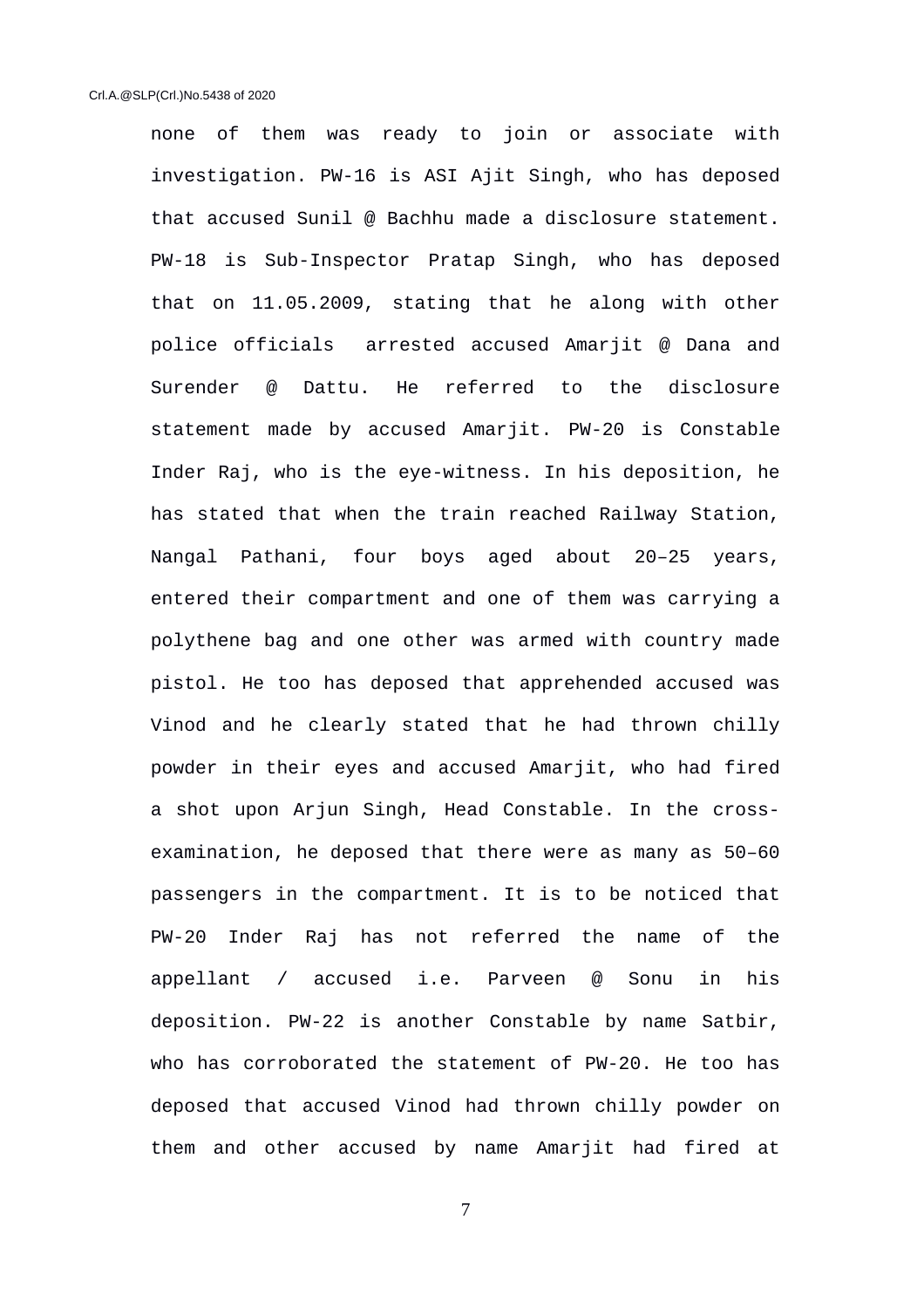Arjun Singh, Head Constable. PW-23 is Sub-Inspector Randhir Singh, who deposed that on 14.03.2009, he recorded the statement of Constable Inder Raj.

11. The Trial Court has passed the conviction of the appellant herein, mainly relying on the medical reports and depositions of PW-20, PW-22 and PW-23. Even according to the case of the prosecution, only four accused have entered the train and one of them who was identified as Vinod, had thrown chilly powder in their eyes and other accused Amarjit had fired a shot upon Arjun Singh, Head Constable. It is also clear from the cross-examination of PW-20 that there were about 50–60 passengers in the compartment, but no one was examined. Even PW-22 Constable Satbir, who has corroborated the Statement of PW-20, disclosed the names of Vinod and Amarjit Singh only. Except the vague and bald statement that the appellant herein is a member of alleged conspiracy, there is no other acceptable evidence on record to prove conspiracy. For the reasons not known, in a case of this nature, the investigating agency has not conducted TIP (Test Identification Parade). Except the alleged confessional statements of co-accused, there is no other evidence on record to implicate the appellant. It is also brought to our notice that the appellant was prosecuted for snatching away the Bolero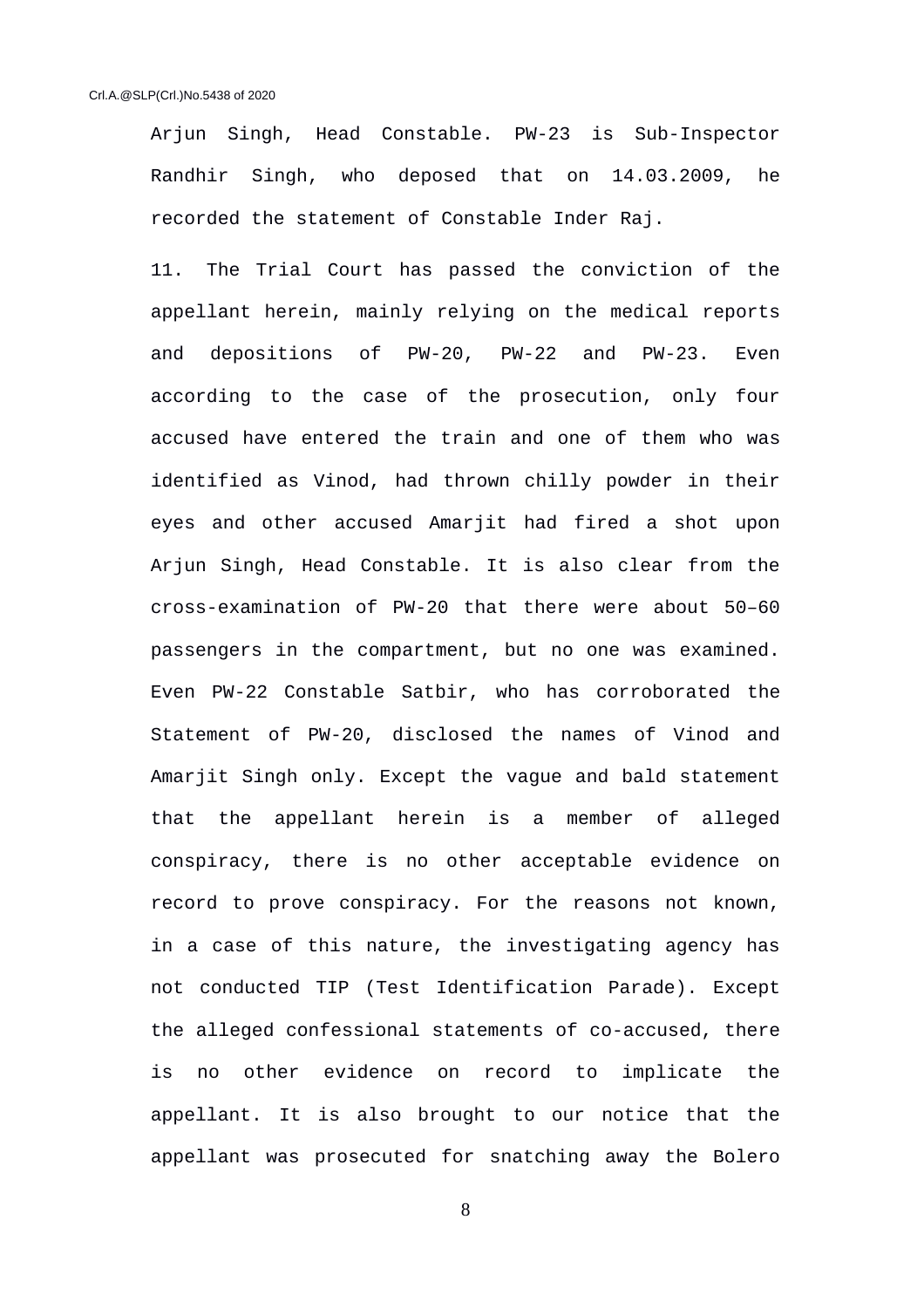car in Criminal Case No.535 of 2009 in the Court of HCS, Judicial Magistrate,  $1^{st}$  Class, Bhiwani, he was acquitted of the charge for offences under Sections 392, 216 r/w Section 34 of the Indian Penal Code and the said judgment has become final.

12. It is fairly well settled, to prove the charge of conspiracy, within the ambit of Section 120-B, it is necessary to establish that there was an agreement between the parties for doing an unlawful act. At the same time, it is to be noted that it is difficult to establish conspiracy by direct evidence at all, but at the same time, in absence of any evidence to show meeting of minds between the conspirators for the intended object of committing an illegal act, it is not safe to hold a person guilty for offences under Section 120-B of IPC. A few bits here and a few bits there on which prosecution relies, cannot be held to be adequate for connecting the accused with the commission of crime of criminal conspiracy. Even the alleged confessional statements of the co-accused, in absence of other acceptable corroborative evidence, is not safe to convict the accused. In the case of *Indra Dalal v. State Of Haryana<sup>1</sup>,* this Court has considered the conviction based only on confessional statement and recovery of vehicle used in the crime. In the said case, while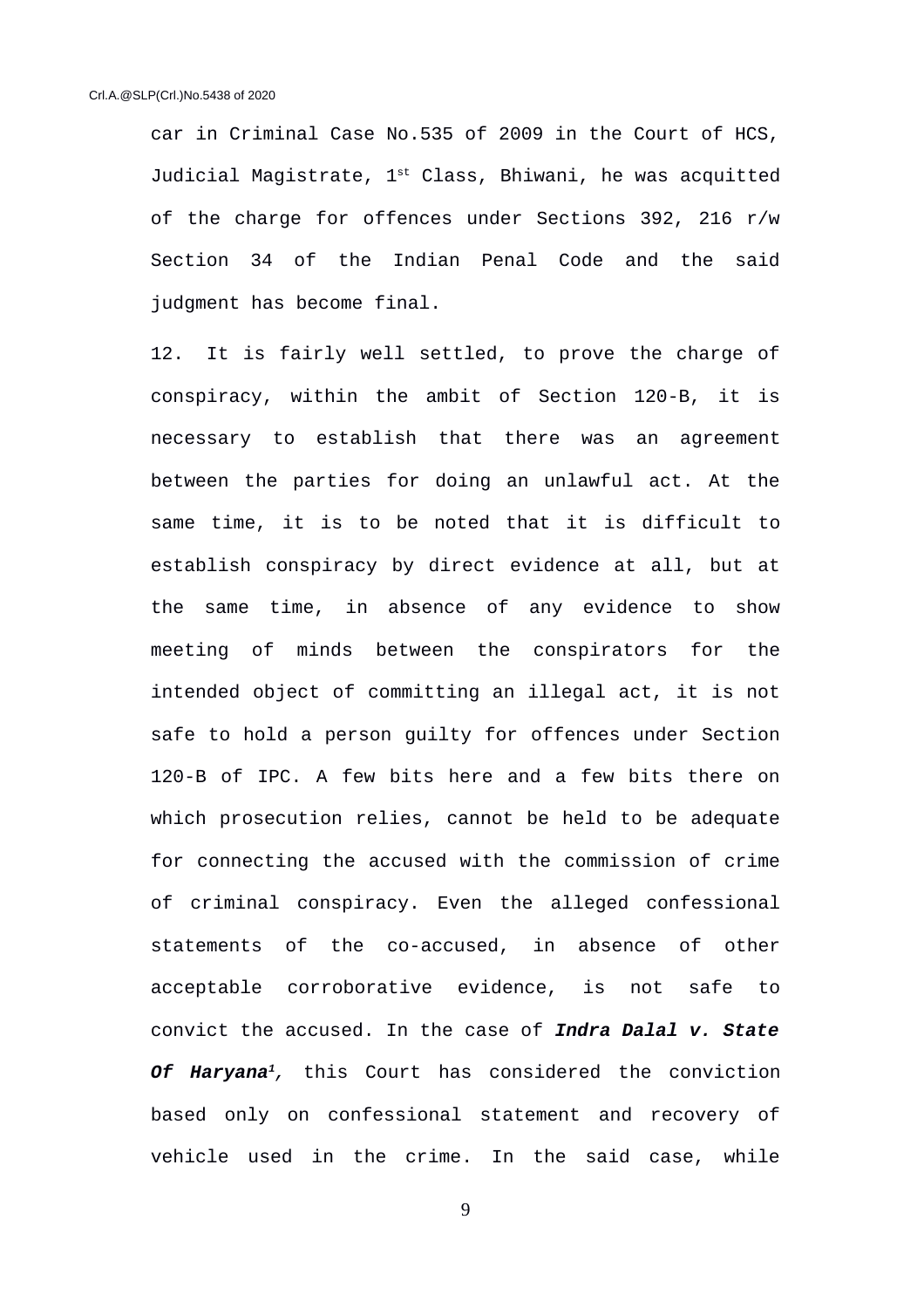setting aside the conviction, this Court has held in paragraphs 16 & 17 as under:

> **"16. The philosophy behind the aforesaid provision is acceptance of a harsh reality that confessions are extorted by the police officers by practising oppression and torture or even inducement and, therefore, they are unworthy of any credence. The provision absolutely excludes from evidence against the accused a confession made by him to a police officer. This provision applies even to those confessions which are made to a police officer who may not otherwise be acting as such. If he is a police officer and confession was made in his presence, in whatever capacity, the same becomes inadmissible in evidence. This is the substantive rule of law enshrined under this provision and this strict rule has been reiterated countlessly by this Court as well as the High Courts.**

> **17. The word "confession" has nowhere been defined. However, the courts have resorted to the dictionary meaning and explained that incriminating statements by the accused to the police suggesting the inference of the commission of the crime would amount to confession and, therefore, inadmissible under this provision. It is also defined to mean a direct acknowledgment of guilt and not the admission of any incriminating fact, however grave or conclusive. Section 26 of the Evidence Act makes all those confessions inadmissible when they are made by any person, whilst he is in the custody of a police officer, unless such a confession is made in the immediate presence of a Magistrate. Therefore, when a person is in police custody, the confession made by him even to a third person, that is, other than a police officer, shall also become inadmissible.**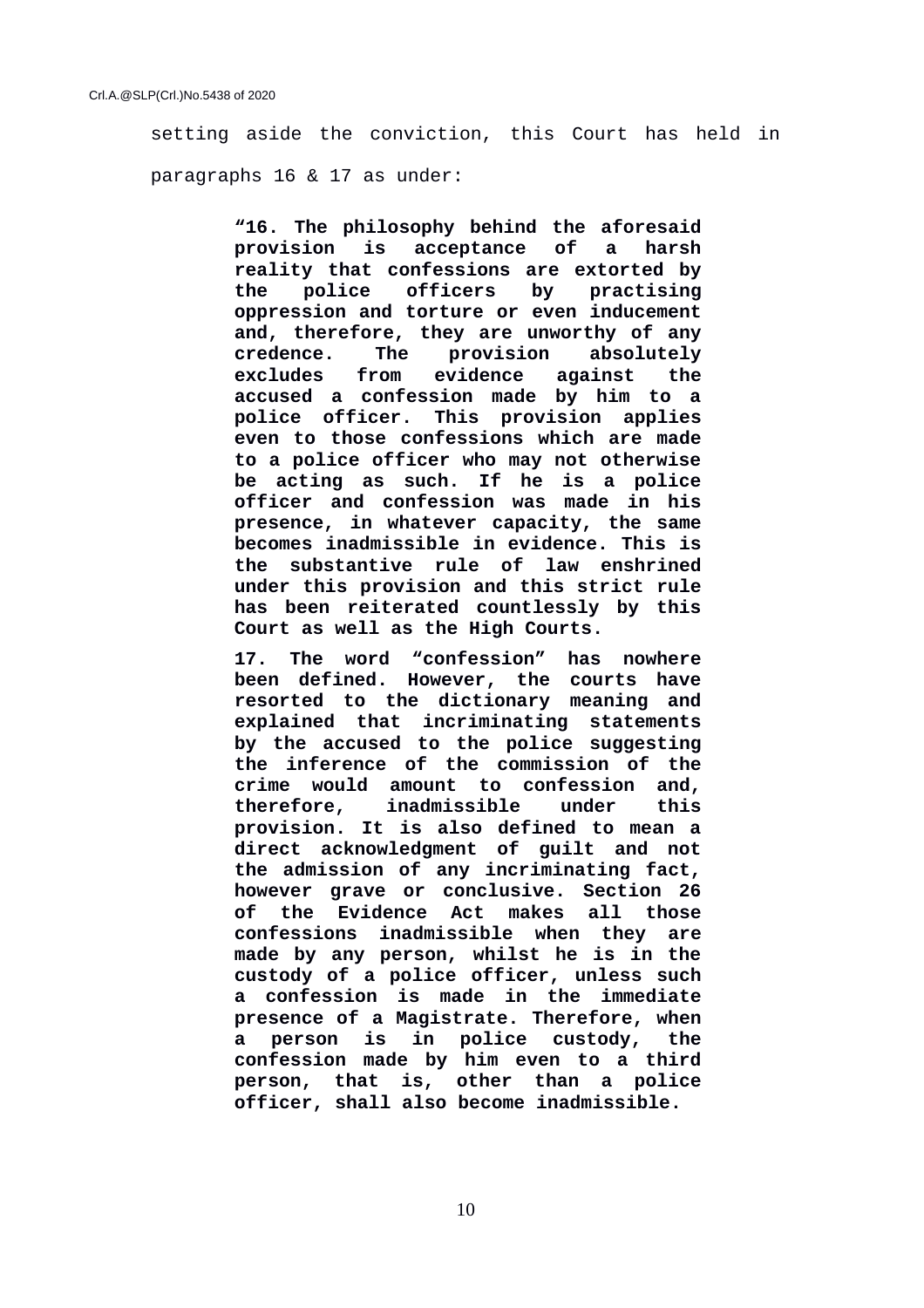13. Further, in the case of *Uppa alias Manjunatha v. State of Karnataka<sup>2</sup>,* this Court has held that when an accused is held guilty and sentenced to imprisonment, confirmation of sentence by the High Court is justifiable only in the event of giving sound reasons upon analysis of material evidence. In the case on hand, a perusal of the judgment of the High Court reveals that except referring to depositions, High Court has not considered the evidence at all and confirmed the conviction and sentence as ordered by the Trial Court. The judgments relied on by the learned Addl.AG in the case of *Firozuddin Basheeruddin and Others v. State of Kerala<sup>3</sup>* and in the case of *Raju Manjhi v. State of Bihar<sup>4</sup>,* are not helpful to support the case of prosecution, having regard to the facts of the case and evidence on record.

14. On close scrutiny of evidence on record, we are of the considered view that prosecution has failed to prove its case, that the appellant herein, has conspired with other accused for the offences for which he was charged. Except the alleged confessional statements of the coaccused and in absence of any other corroborative evidence, it is not safe to maintain the conviction and sentence imposed upon the Appellant. The findings recorded by the Trial Court in convicting the appellant